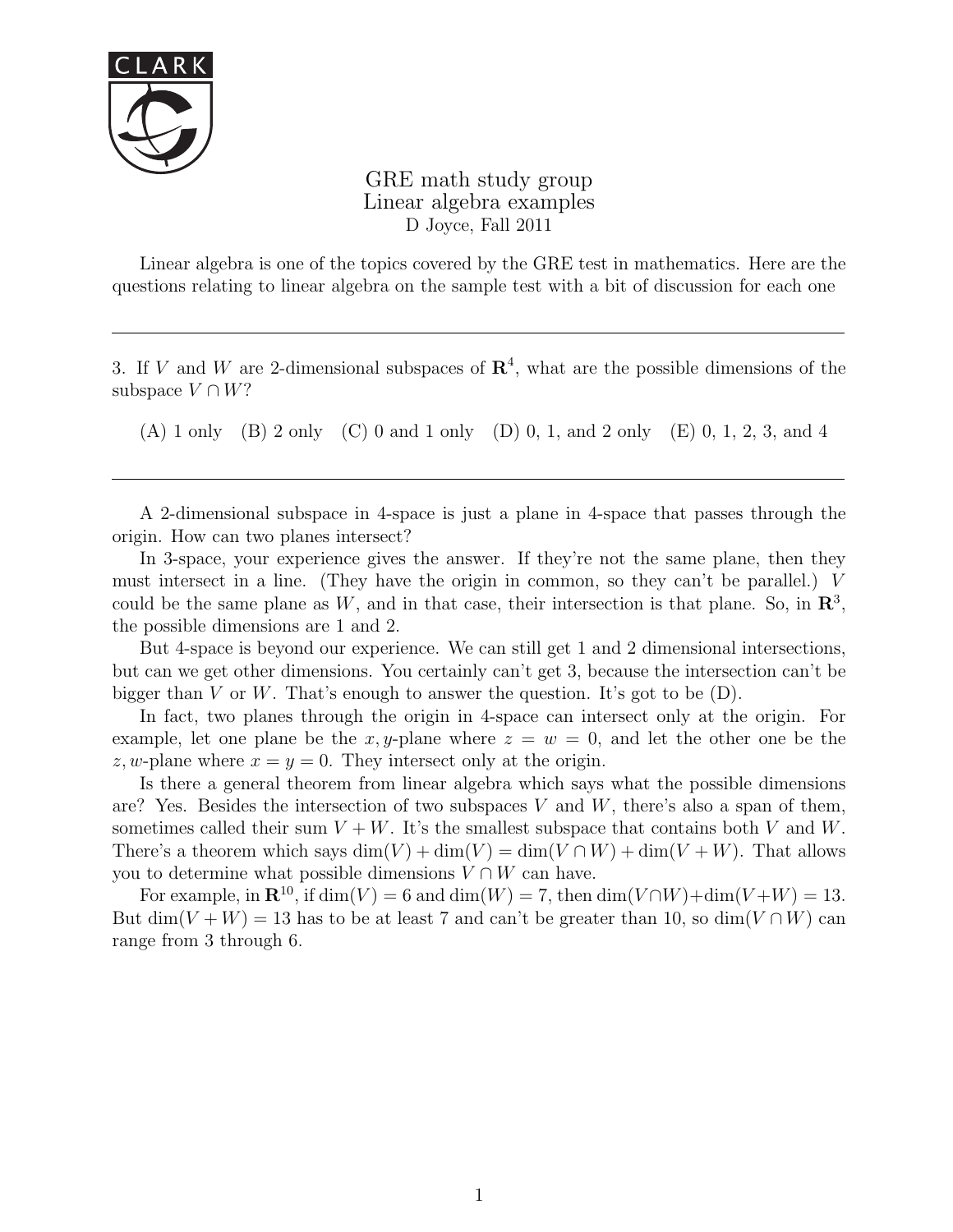12. Let A be a  $2 \times 2$  matrix for which there is a constant k such that the sum of the entries in each row and each column is k. Which of the following must be an eigenvector of  $A$ ?

I.  $\begin{bmatrix} 1 \\ 0 \end{bmatrix}$ 0 1  $\prod_{i=1}^{n}$   $\prod_{i=1}^{n}$ 1 1 . III.  $\begin{bmatrix} 1 \\ 1 \end{bmatrix}$ 1 1 . (A) I only (B) II only (C) III only (D) I and II only (E) I, II, and III

An eigenvector  $x =$  $\lceil x \rceil$  $\hat{y}$ 1 is one that A maps to a multiple of itself, that is, there's some number  $\lambda$  so that  $A\mathbf{x} = \lambda\mathbf{x}$ . Let our matrix be  $A =$  $\begin{bmatrix} a & b \\ c & d \end{bmatrix}$ . Then the matrix equation  $A\mathbf{x} = \lambda \mathbf{x}$  says  $\begin{bmatrix} a & b \\ c & d \end{bmatrix} \begin{bmatrix} x \\ y \end{bmatrix}$ 1 =  $\begin{bmatrix} \lambda x \\ \lambda y \end{bmatrix}$ 

One reason that eigenvectors are important is that you can use them to understand what the transformation is doing geometrically.

If the rows and columns in A each add to the same number k, then  $a + b = a + c = b + d$ , so  $b = c$ , and  $a = d$ . So our matrix looks like  $A =$  $\begin{bmatrix} a & b \\ b & a \end{bmatrix}$ , and then our equation looks like

$$
\begin{bmatrix} a & b \\ b & a \end{bmatrix} \begin{bmatrix} x \\ y \end{bmatrix} = \begin{bmatrix} \lambda x \\ \lambda y \end{bmatrix}
$$

which we can write as two equations

$$
ax + by = \lambda x
$$
  

$$
bx + ay = \lambda y
$$

Now, are any of the three named vectors eigenvectors? Just the vector III. That works because the two equations each say  $a + b = \lambda$  which tells you what the constant  $\lambda$  is. So the answer is (C).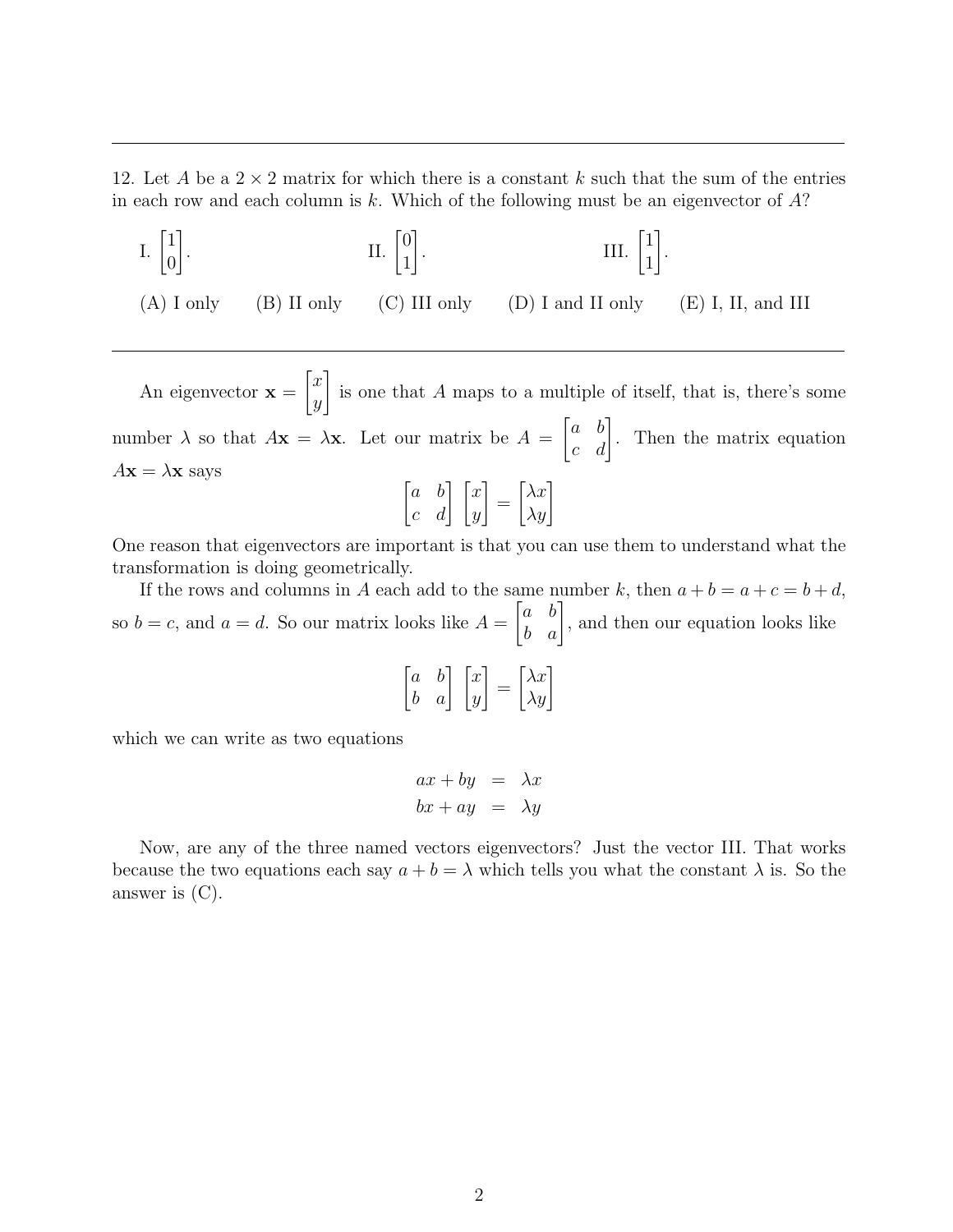18. Let V be the real vector space of all real  $2 \times 3$  matrices, and let W be the real vector space of all real  $4 \times 1$  column vectors. If T is a linear transformation from V onto W, what is the dimension of the subspace  $\{v \in V : T(v) = 0\}$ ?

(A) 2 (B) 3 (C) 4 (D) 5 (E) 6

V is a 6-dimensional space while W is a 4-dimensional space. Since T squeezes 6 dimensions into 4, 2 dimensions have to be squeezed to 0, so the answer is A.

The subspace sent to  $\bf{0}$  is called the *null space* or *kernel* of the transformation. There's a general theorem that says  $\dim(V) = \dim(k\text{ernel}) + \dim(\text{image})$ . In this problem, the dimension of the image is 4 since  $T$  maps onto  $W$ . The answer is  $(C)$ .

27. Consider the two planes  $x + 3y - 2z = 7$  and  $2x + y - 3z = 0$  in  $\mathbb{R}^3$ . Which of the following sets is the intersection of these planes?

 $(A)$   $\emptyset$  $(B) \{(0,3,1)\}\$ (C)  $\{(x, y, z) : x = t, y = 3t, z = 7 - 2t, t \in \mathbb{R}\}\$ (D)  $\{(x, y, z) : x = 7t, y = 3 + t, z = 1 + 5t, t \in \mathbb{R}\}\$ (E)  $\{(x, y, z) : x - 2y - z = -7\}$ 

In 3-space, the intersection of two planes is empty if and only if they're parallel. But to be parallel, the left sides of the equations have to be the same or constant multiples of each other. For example,  $x + 3y - 2z = 8$  is parallel to the first plane, and  $2x + 6y - 4z = 16$  also describes that plane. But the two given planes aren't parallel, so the answer can't be (A).

Two planes in 3-space can't intersect in a single point, so the answer can't be (B) either even though the point in  $(0, 3, 1)$  is in the intersection.

(C) describes a line, which is what we're looking for, but it can't be right because it doesn't include the point (0, 3, 1).

(E) can't be right either, because it describes a plane.

That leaves (D). You could also solve the two equations simultaneously to find the solution, but when you do, you won't parameterize the solution exactly as shown in (D), so you'll have to manipulate it to get it in that form.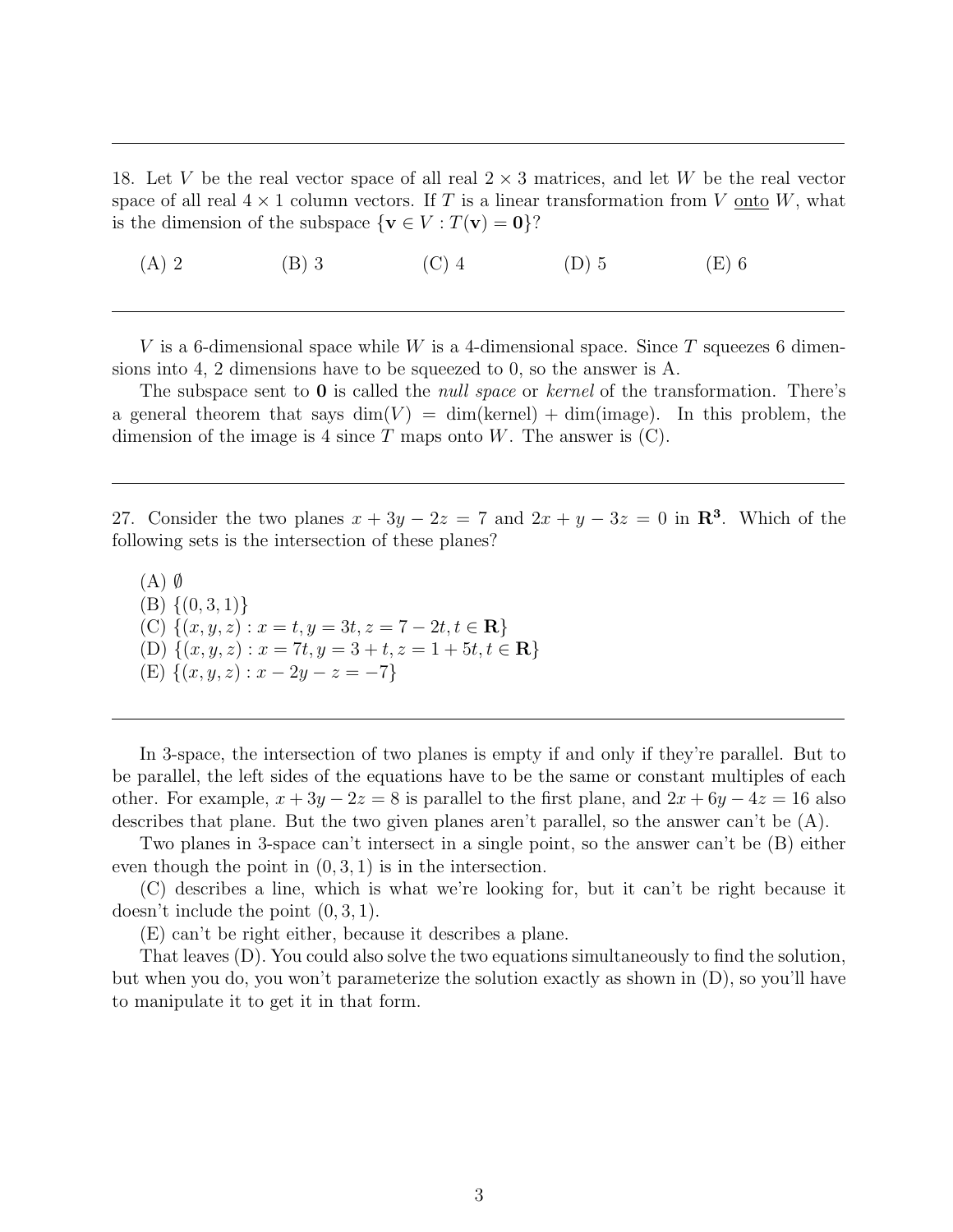36. Let M be a  $5 \times 5$  real matrix. Exactly four of the following five conditions on M are equivalent to each other. Which of the five condtions is equivalent to NONE of the other four?

(A) For any two distinct column vectors **u** and **v** of M, the set  $\{u, v\}$  is linearly independent.

(B) The homogeneous system  $Mx = 0$  has only the trivial solution.

(C) The system of equations  $Mx = b$  has a unique solution for each real  $5 \times 1$  column vector b.

(D) The determinant of  $M$  is nonzero.

(E) There exists a  $5 \times 5$  real matrix N such that NM is the  $5 \times 5$  identity matrix.

Four of these are logically equivalent and you'll recognize two or three of them from linear algebra. They describe when a square matrix is invertible, also called nonsingular, and what that means when the matrix is the coefficient matrix for a system of linear equations.

The last condition  $(E)$  is just the definition of invertible. The matrix N is called the inverse of  $M$  and denoted  $M^{-1}$ .

You can use it to solve the systems of linear equations in  $(B)$  and  $(C)$ . Multiply the equation  $Mx = 0$  on the left by  $M^{-1}$  to get  $M^{-1}Mx = M^{-1}0$  and simplify to get  $x = 0$ . Thus, (B) only has the trivial solution. Likewise, the only solution to (C) is  $\mathbf{x} = M^{-1}\mathbf{b}$ .

Since the determinant of the product equals the product of the determinant, if we take the determinant of both sides of the equation  $M^{-1}M = I$ , we get  $|M^{-1}| |M| = 1$ , and that implies that the determinant  $|M|$  is not zero.

Furthermore, each of  $(B)$ ,  $(C)$ , and  $(D)$  imply  $(E)$ .

But (A) is a weaker statement. It says that the rank of the matrix is at least 2, and only rank 5 matrices are invertible. If the five columns of the matrix are  $\mathbf{u}, \mathbf{v}, \mathbf{u} + \mathbf{v}, \mathbf{u} + 2\mathbf{v}$ , and  $u + 3v$ , then any two of them are independent, but any three are not independent.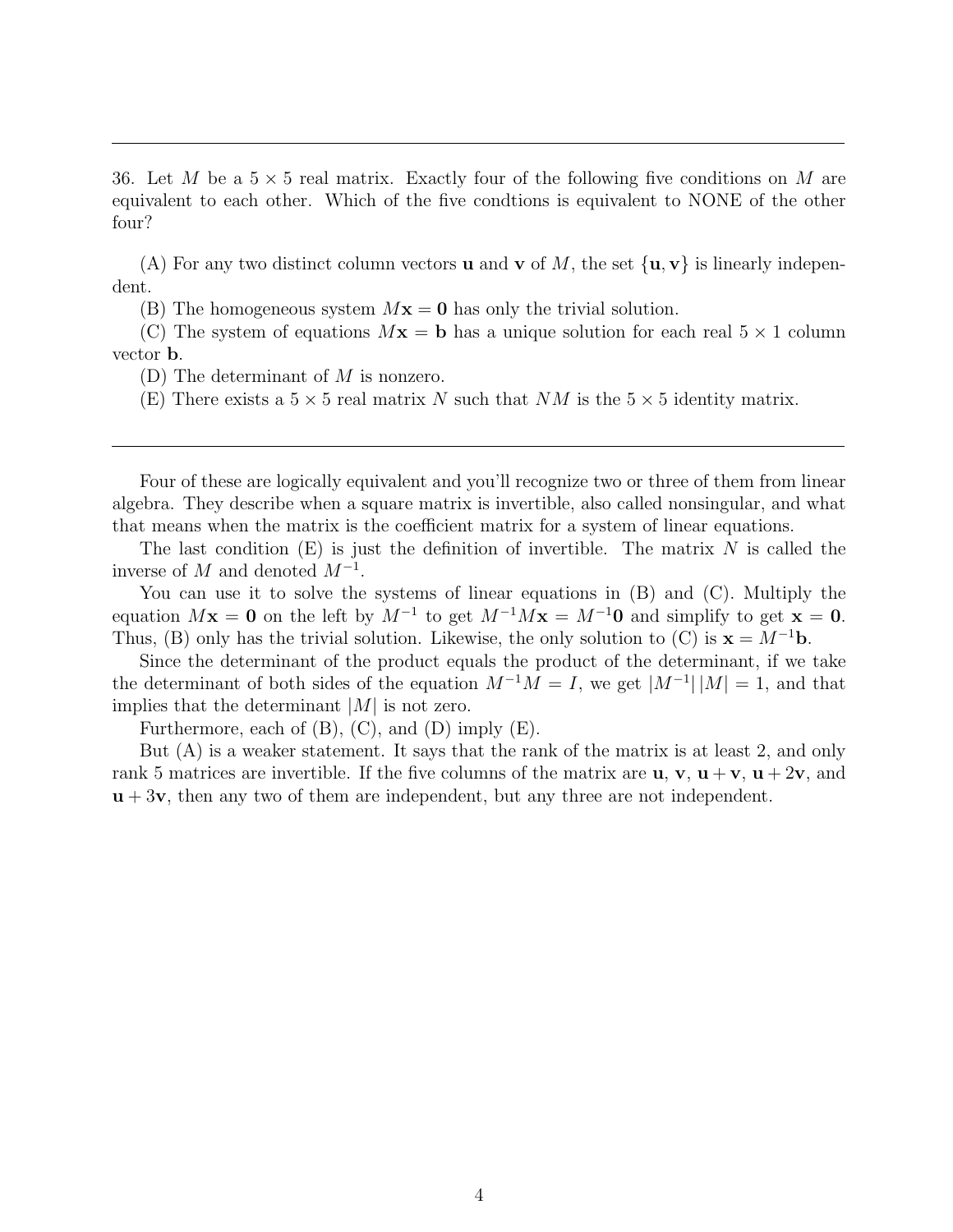50. Let A be a real  $2 \times 2$  matrix. Which of the following statements must be true?

I. All of the entries of  $A^2$  are nonnegative.

- II. The determinant of  $A^2$  is nonnegative.
- III. If A has two distinct eigenvalues, then  $A<sup>2</sup>$  has two distinct eigenvalues.

(A) I only (B) II only (C) III only (D) II and III only (E) I, II, and III

These conditions are unrelated, but in questions like this, you can often narrow down the answer with partial knowledge and choose among the remaining possibilities.

Condition II is probably the easiest one to answer.  $|A^2| = |A|^2$ , so the determinant of  $A^2$ is a square, and, therefore, it can't be negative. So II is true. That rules out (A) and (C).

If you know about eigenvalues, you can determine if III is true. If A has an eigenvalue  $\lambda$ , then  $A\mathbf{x} = \lambda \mathbf{x}$  for some nonzero vector **x**. Therefore  $A^2\mathbf{x} = \lambda^2\mathbf{x}$ . Thus, the eigenvalues for  $A^2$  are the squares of the eigenvalues of A. That means III is false, because A could have eigenvalues 2 and  $-2$ , but then  $A^2$  would have only the eigenvalue 4. Since III is false, that rules out  $(C)$ ,  $(D)$ , and  $(E)$ .

By now, we know the answer is (B).

To directly determine if I is true, you could look at a general  $2 \times 2$  matrix  $A =$  $\begin{bmatrix} a & b \\ c & d \end{bmatrix}$ 

square it, and see if there's some reason the entries can't be negative. There is no reason, and you can construct an example once you see the entries in  $A^2$ . For instance, the upper left entry is  $a^2 - bc$ , so set  $a = 0$ ,  $b = c = 1$ , and d to anything, and you'll have a counterexample.